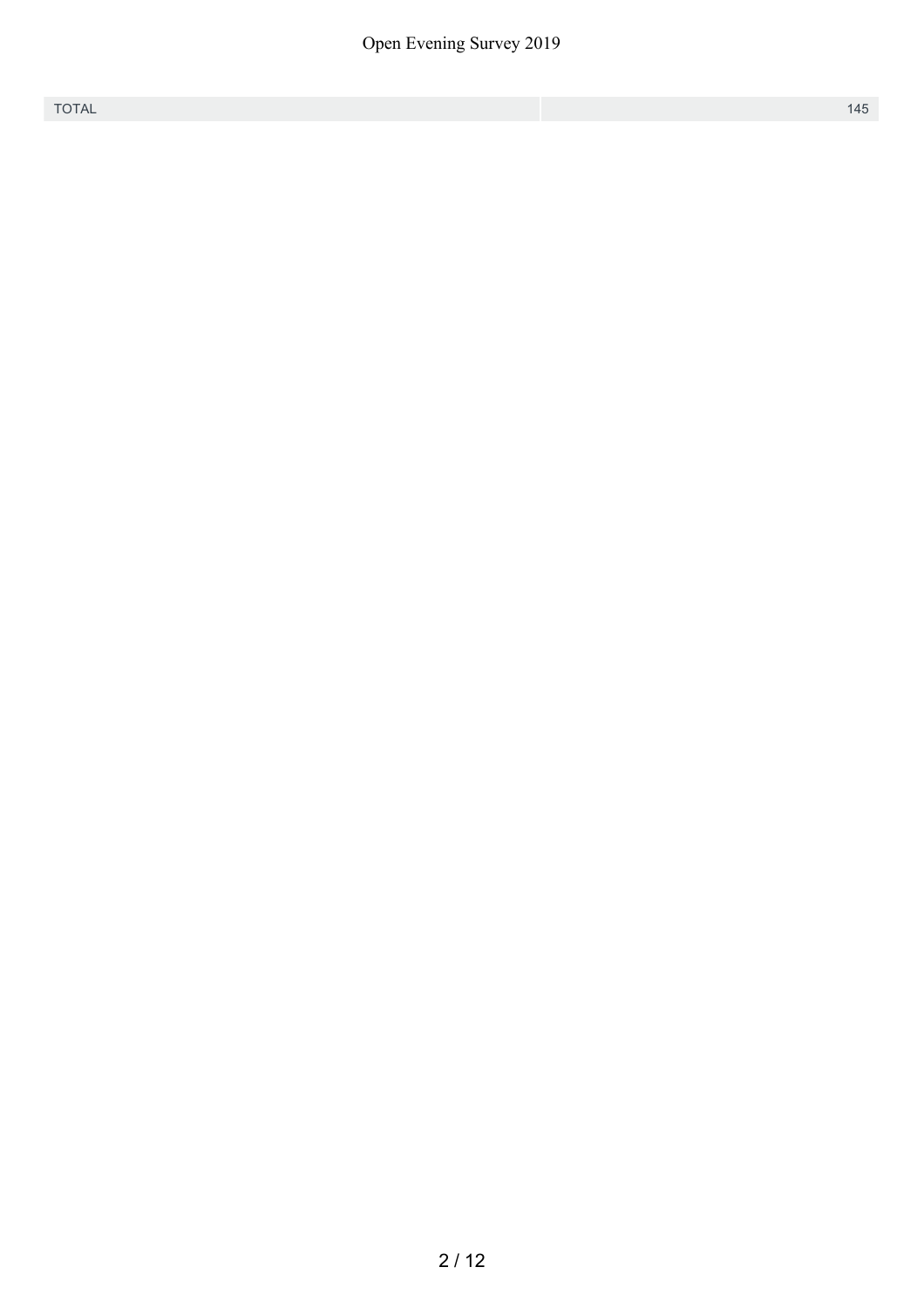## Q2 The Bourne Academy will be my:

Answered: 145 Skipped: 0



| <b>ANSWER CHOICES</b> | <b>RESPONSES</b> |     |
|-----------------------|------------------|-----|
| <b>First Choice</b>   | 50.34%           | 73  |
| Second Choice         | 26.90%           | 39  |
| <b>Third Choice</b>   | 6.21%            | 9   |
| Unsure                | 16.55%           | 24  |
| <b>TOTAL</b>          |                  | 145 |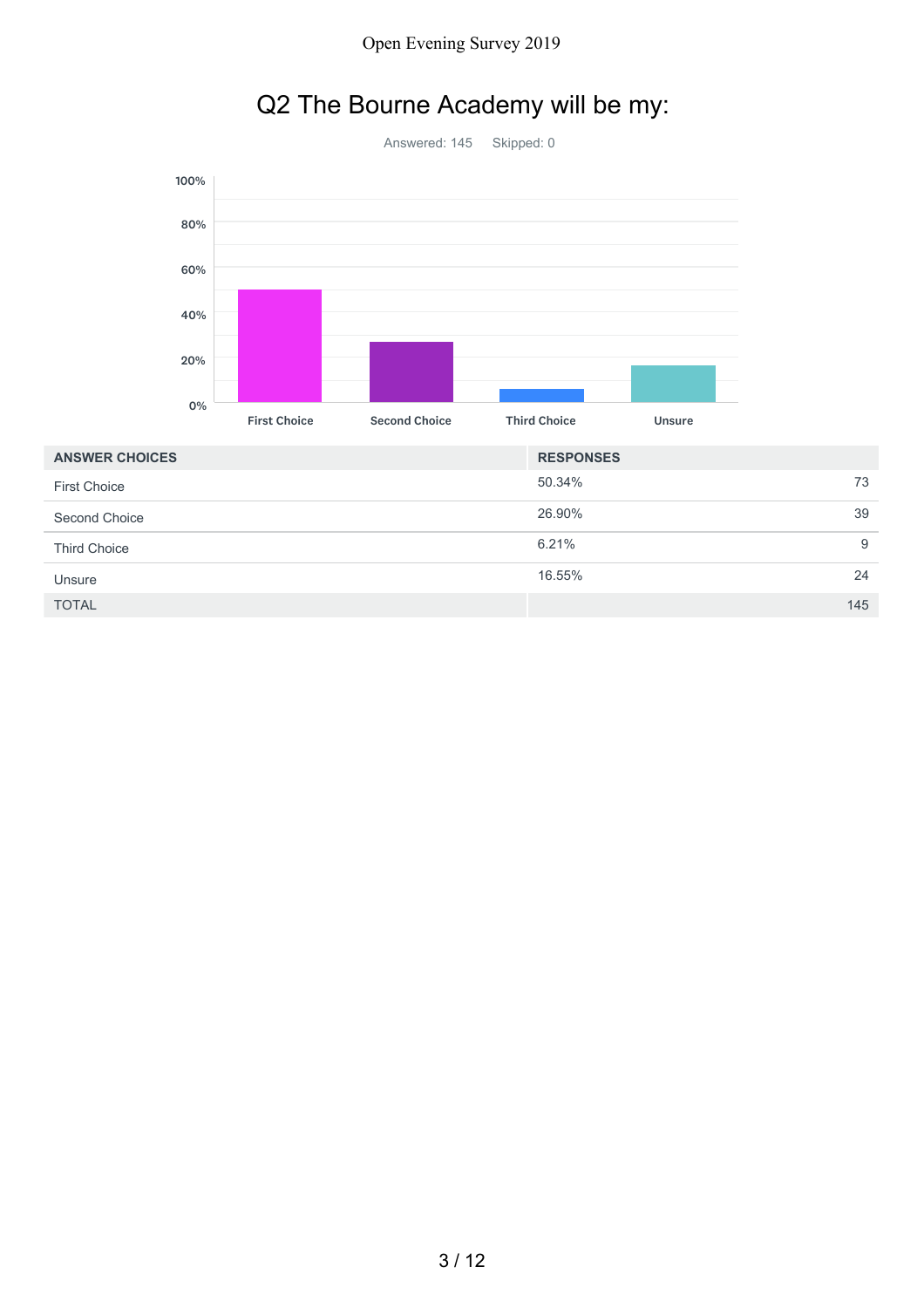## Q3 What is most important to you when choosing a school?



| <b>ANSWER CHOICES</b>              | <b>RESPONSES</b> |    |
|------------------------------------|------------------|----|
| Exam results                       | 44.06%           | 63 |
| Good behaviour                     | 58.04%           | 83 |
| Reputation                         | 46.85%           | 67 |
| <b>Extra Curricular Activities</b> | 34.27%           | 49 |
| Trips and Outings                  | 20.98%           | 30 |
| <b>Total Respondents: 143</b>      |                  |    |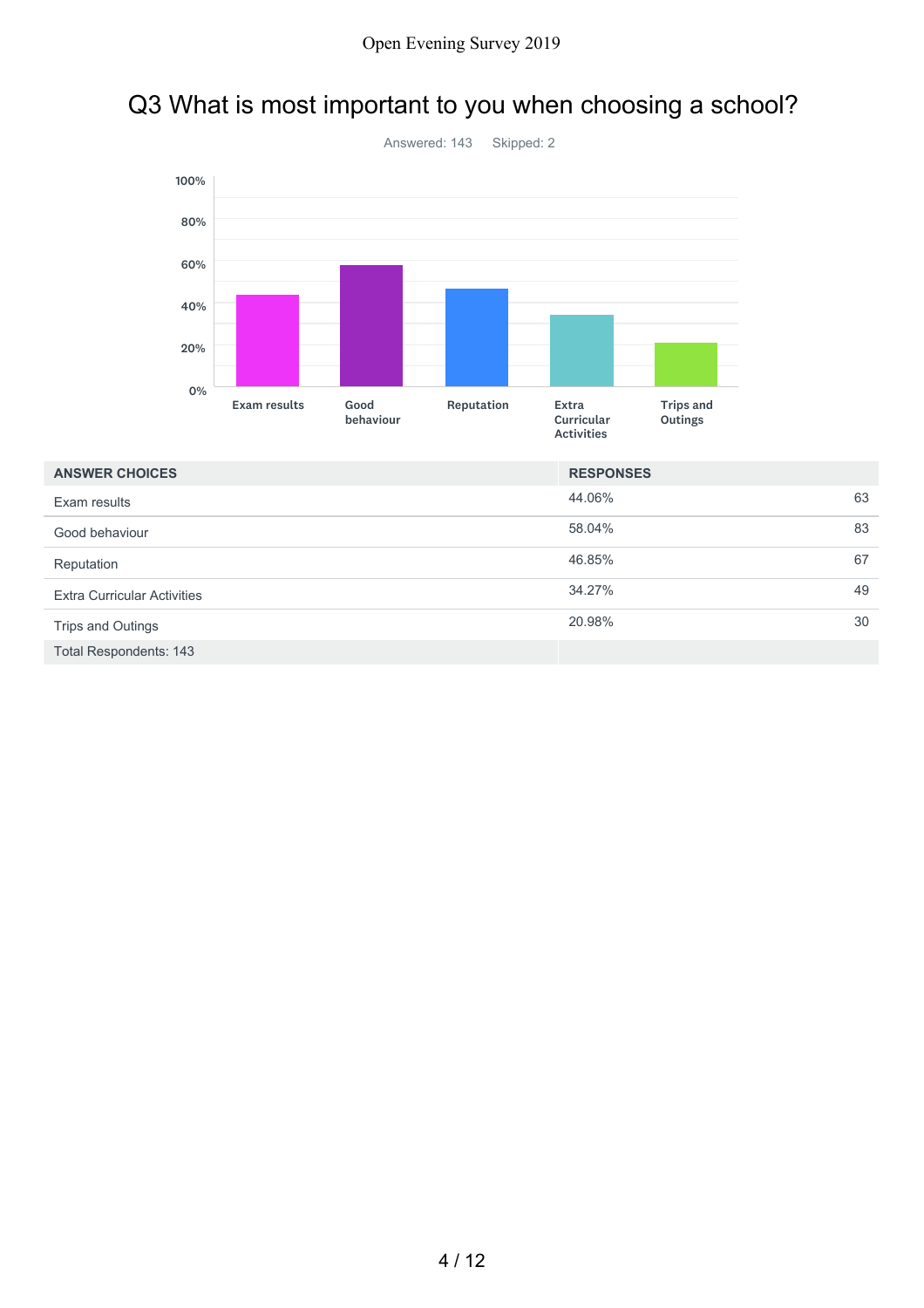# Answered: 145 Skipped: 0 Strongly Agree Agree Unsure Disagree 0% 20% 40% 60% 80% 100%

|                       | 0% | <b>Strongly Agree</b> | Agree | <b>Unsure</b>    | <b>Disagree</b> |          |
|-----------------------|----|-----------------------|-------|------------------|-----------------|----------|
| <b>ANSWER CHOICES</b> |    |                       |       | <b>RESPONSES</b> |                 |          |
| <b>Strongly Agree</b> |    |                       |       | 73.10%           |                 | 106      |
| Agree                 |    |                       |       | 22.76%           |                 | 33       |
| Unsure                |    |                       |       | 4.14%            |                 | 6        |
| Disagree              |    |                       |       | $0.00\%$         |                 | $\Omega$ |
|                       |    |                       |       |                  |                 |          |

TOTAL 145

## Q4 I am impressed with the facilities at the Academy.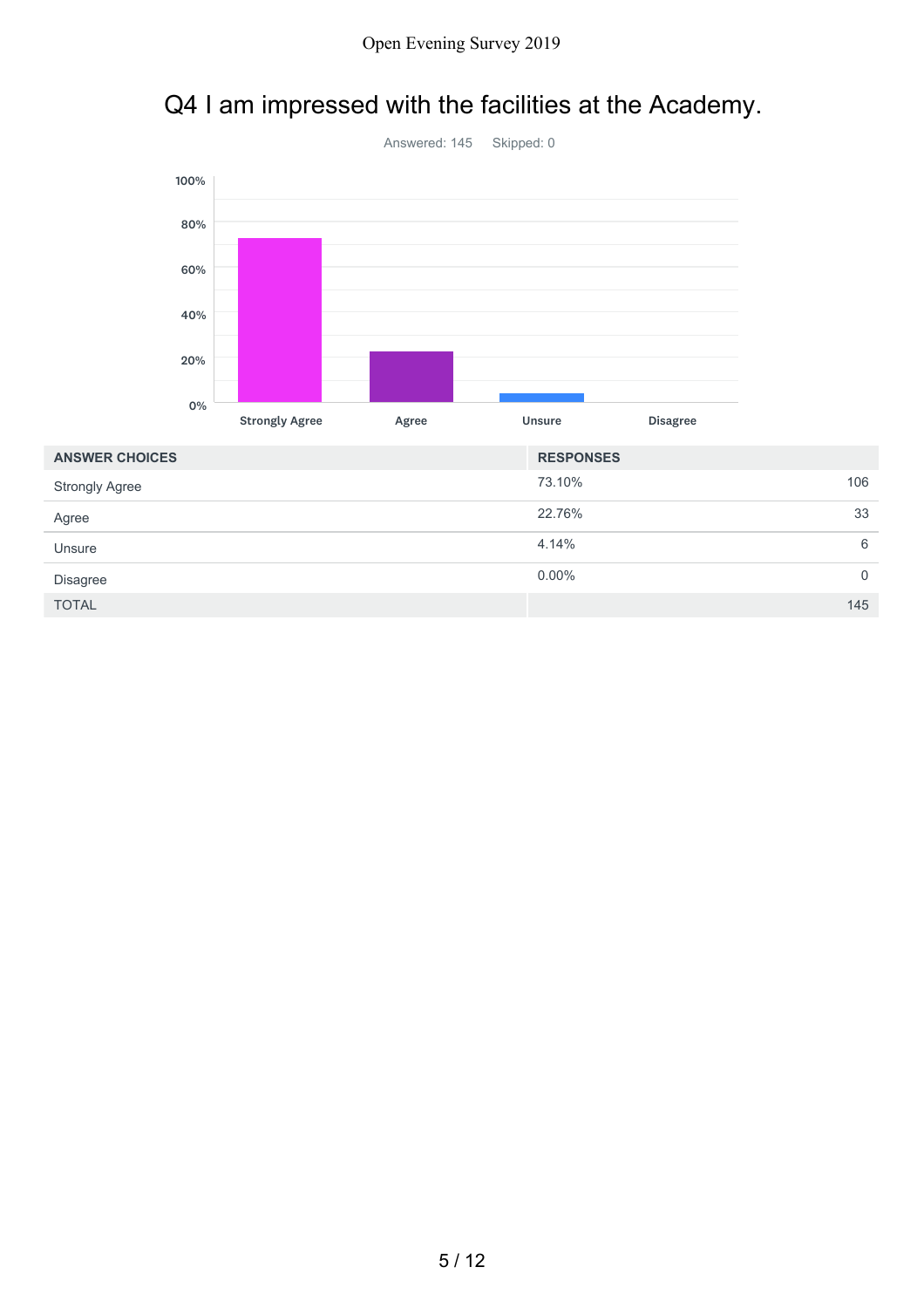# Q5 I enjoyed the presentations.

Answered: 145 Skipped: 0



| <b>ANSWER CHOICES</b>       | <b>RESPONSES</b> |
|-----------------------------|------------------|
| <b>Strongly Agree</b>       | 57.24%<br>83     |
| Agree                       | 26.21%<br>38     |
| Unsure                      | 4.83%<br>⇁       |
| <b>Disagree</b>             | 2.07%<br>3       |
| Did not attend presentation | 9.66%<br>14      |
| <b>TOTAL</b>                | 145              |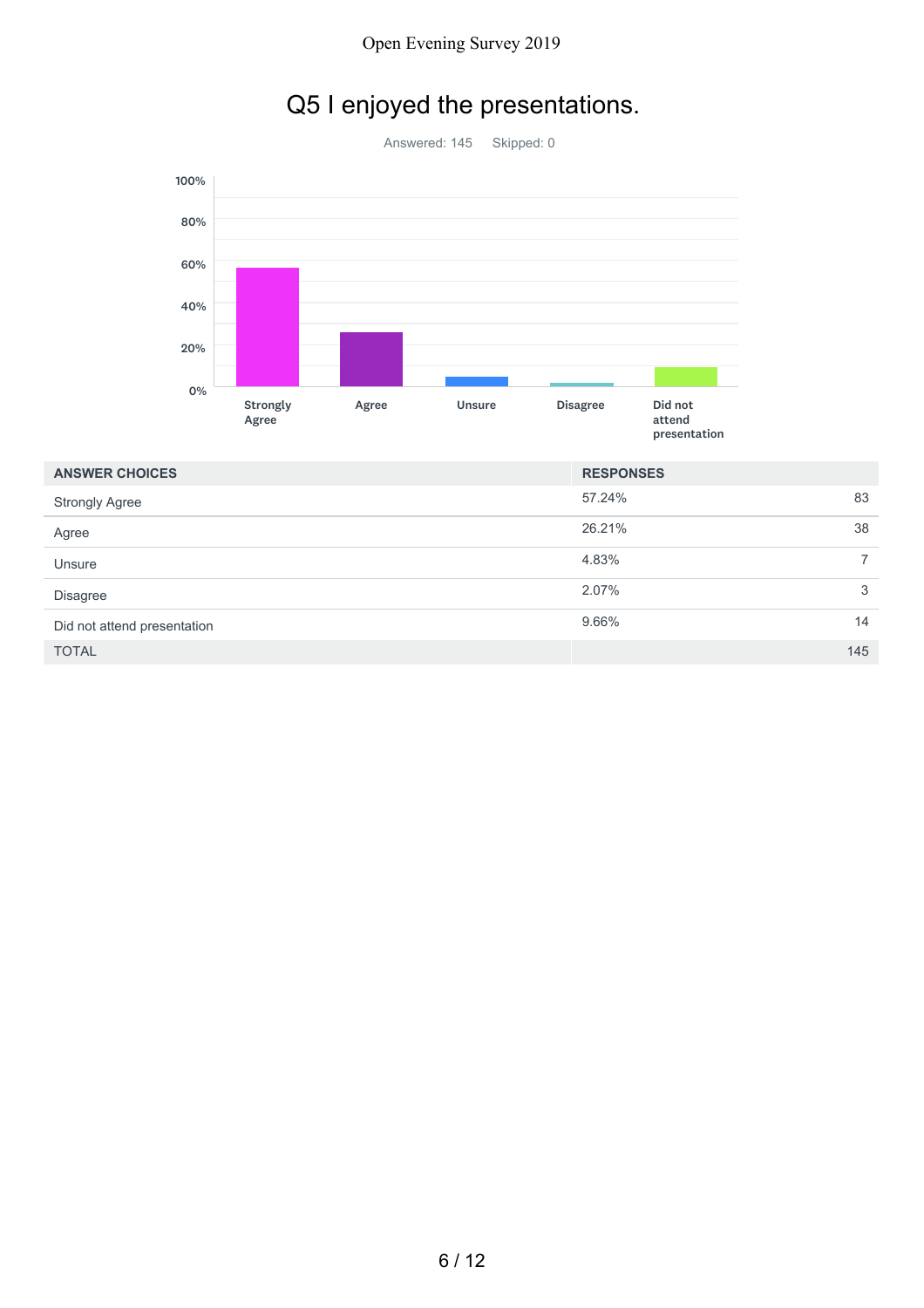## Q6 Students from the Academy interacted well with us.



| <b>ANSWER CHOICES</b> | <b>RESPONSES</b> |     |
|-----------------------|------------------|-----|
| <b>Strongly Agree</b> | 62.07%           | 90  |
| Agree                 | 33.10%           | 48  |
| Unsure                | 4.14%            | 6   |
| <b>Disagree</b>       | 0.69%            |     |
| <b>TOTAL</b>          |                  | 145 |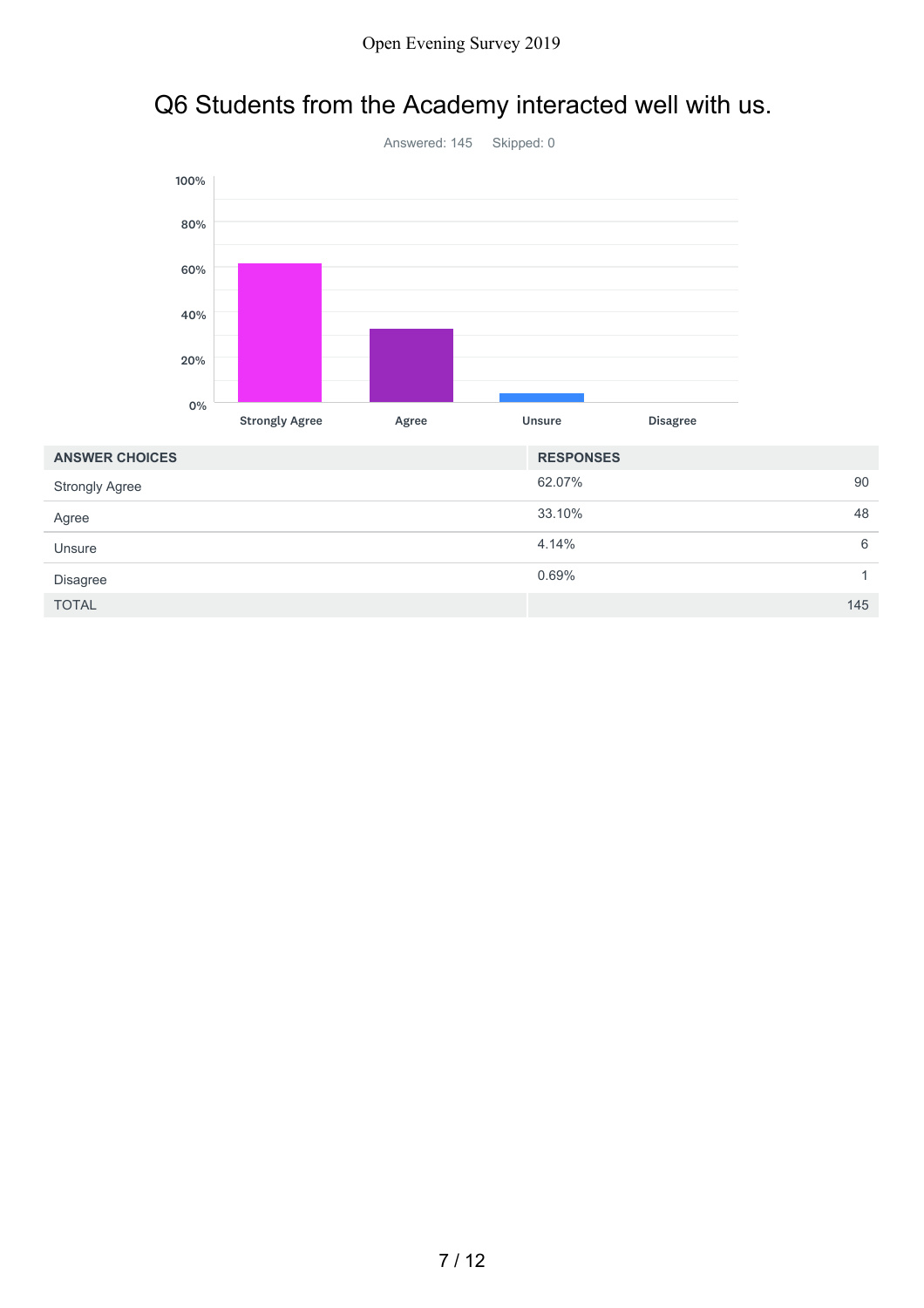

#### Q7 I liked the atmosphere in the Academy.

| <b>ANSWER CHOICES</b> | <b>RESPONSES</b> |
|-----------------------|------------------|
| <b>Strongly Agree</b> | 64.14%<br>93     |
| Agree                 | 31.72%<br>46     |
| Unsure                | 4.14%<br>6       |
| Disagree              | $0.00\%$<br>0    |
| <b>TOTAL</b>          | 145              |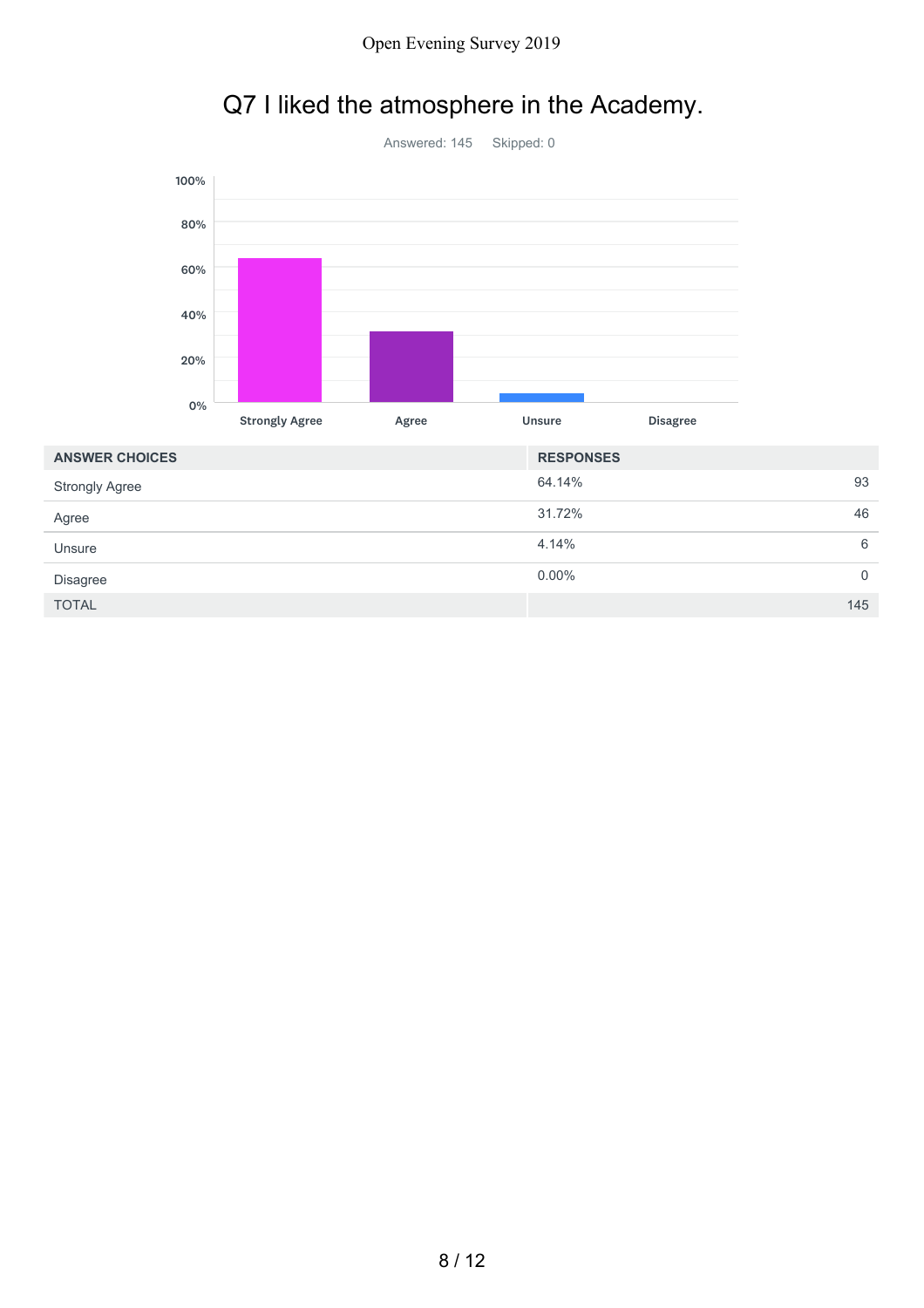#### Q8 The staff were friendly and knowledgeable.



| <b>ANSWER CHOICES</b> | <b>RESPONSES</b> |             |
|-----------------------|------------------|-------------|
| <b>Strongly Agree</b> | 75.17%           | 109         |
| Agree                 | 22.07%           | 32          |
| Unsure                | 2.76%            | 4           |
| <b>Disagree</b>       | $0.00\%$         | $\mathbf 0$ |
| <b>TOTAL</b>          |                  | 145         |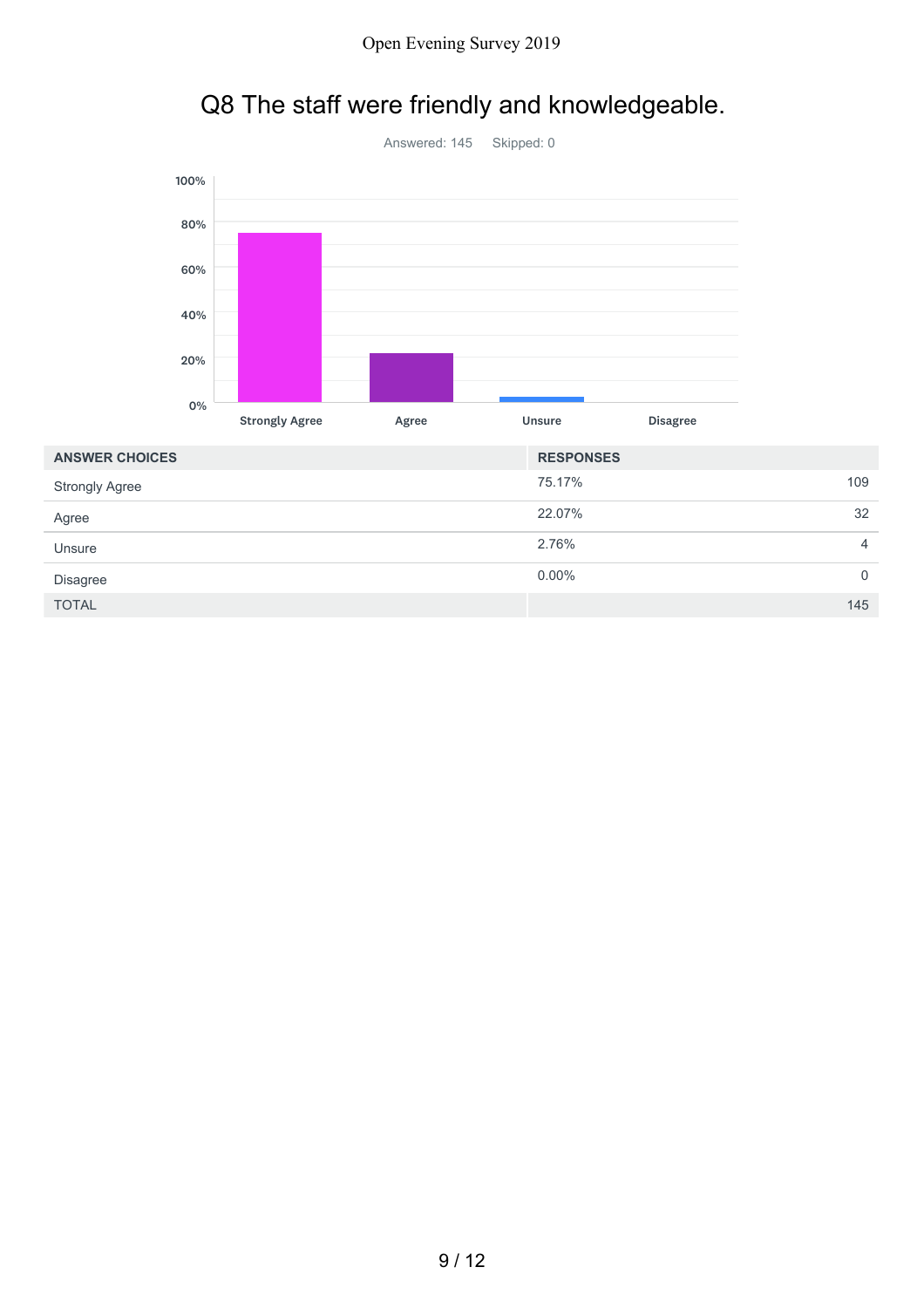# Q9 I am happy with the subject options on offer.



| <b>ANSWER CHOICES</b> | <b>RESPONSES</b> |          |
|-----------------------|------------------|----------|
| <b>Strongly Agree</b> | 65.52%           | 95       |
| Agree                 | 32.41%           | 47       |
| Unsure                | 2.07%            | 3        |
| <b>Disagree</b>       | $0.00\%$         | $\Omega$ |
| <b>TOTAL</b>          |                  | 145      |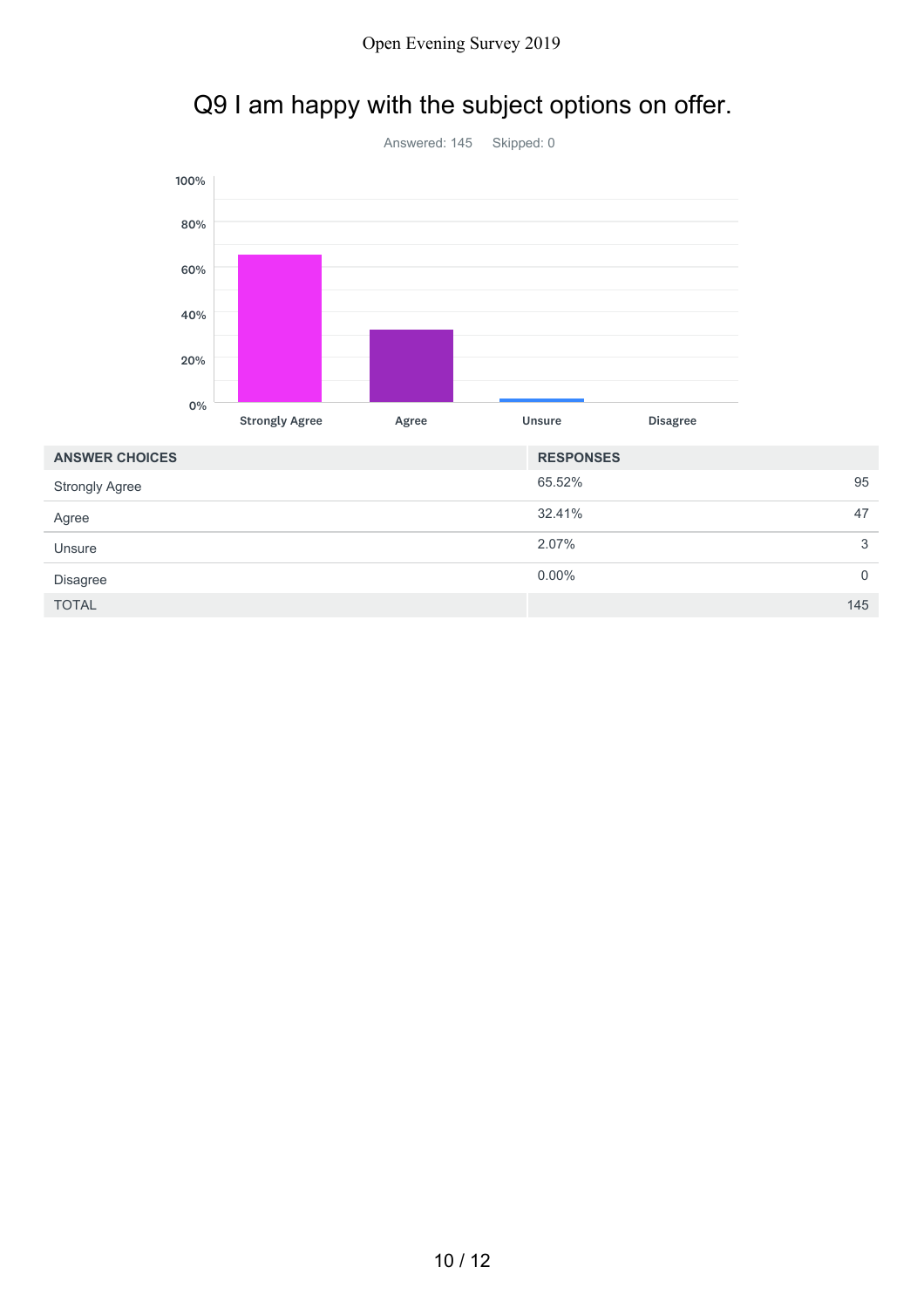## Q10 Any other comments:

Answered: 24 Skipped: 121